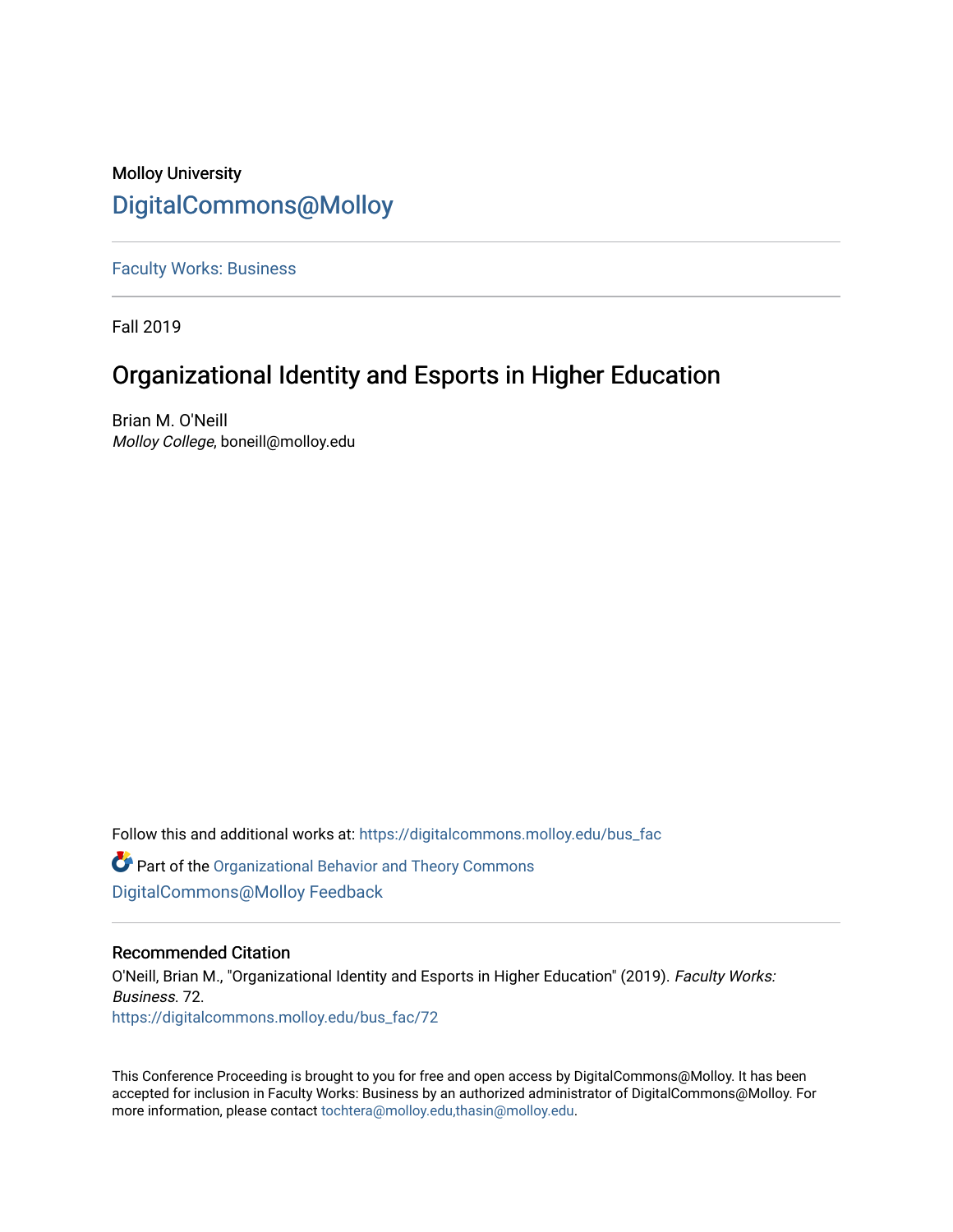# **Organizational Identity and Esports in Higher Education**

#### *Brian M. O'Neill*

School of Business Molloy College 1000 Hempstead Ave. Rockville Centre, NY 11769 USA (516) 323-3080 *boneill@molloy.edu*

#### *ABSTRACT*

The concept of organizational identity, originally developed by Albert & Whetten (1985), can guide the strategic decision making process of executives. In consideration of organizational identity, university administrators, cognizant of the competitive U.S. higher education marketplace, may promote an intended image to distinguish their schools from competitors and gain the attention of attractive student candidates. Despite the rapid emergence of esports at the collegiate level, no data is known to exist that links organizational identity to collegiate esports and its associated issues. The author proposes a research design, using a classification protocol employed by Gioia & Thomas (1996), in anticipation of a study to determine the roles of organizational identity and intended image in collegiate esports. Potential findings may demonstrate the relevancy of the organizational identity and image constructs in higher education in relation to perceptions of esports programs and success.

#### **Keywords**

Organizational identity, intended image, esports, higher education

#### **1 INTRODUCTION**

Descriptive definitions of electronic sports, commonly known as "esports," include "a form of sports where the primary aspects of the sport are facilitated by electronic systems; the input of players and teams as well as the output of the esports system are mediated by human-computer interfaces" (Hamari & Sjöblom, 2017, p. 211), and "an organized and competitive approach to playing video games" (Seo, 2016, p. 265). Funk, Pizzo, & Baker (2018) note that "not all video gaming" should be considered esports (p. 9). Instead, video games must have structure, organization, and competition (Funk et al., 2018, p. 9). Jenny, Manning, Keiper, & Olrich state that for a game to be considered a sport the criterion of "institutionalization" must be met (as cited in Funk et al., 2018, p. 9), meaning that the game must include governing bodies and regulations. As such, a collective definition (i.e., video games must have structure, organization, competition and institutionalization) utilized by Funk et al. (2018) seems fitting.

The nascent world of collegiate esports presents multifaceted and unique governance challenges to college administrators. In particular, the lack of a position on esports by the National Collegiate Athletic Association, the organization responsible for overseeing athletic programs at Division I, II and III schools, has created a void and has forced schools to make decisions about esports without the guidance of a widely-recognized and established governing body. In its place, the National Association of Collegiate Esports (NACE) was formed ("About - Collegiate Esports Governing Body - NAC Esports," n.d.) and reports over 160 schools now have varsity esports programs (In Queue: Membership News for July 31, 2019, personal communication, July 31, 2019). Organizational identity (OID) may provide an element of structure for college administrators and other stakeholders responsible for making decisions about esports in a complex environment. However, the lack of data describing the relationship between OID and collegiate esports necessitates the research study outlined in this paper. Potential findings may provide insight into the perceptions of the success of esports programs in higher education.

#### **2 ORGANIZATIONAL IDENTITY**

Originally constructed by Albert & Whetten (1985), the concept of organizational identity was later refined by Whetten as "the central and enduring attributes of an organization that distinguish it from other organizations" (Whetten, 2006, p. 220). On the surface, OID may seem relatively simple. However, scholars have interpreted the concept of OID in many ways (Foreman & Whetten, 2016), the reasons for which become clear if the environmental complexity of organizations is considered. Institutional theory suggests that organizations face isomorphic pressures in three forms: coercive, societal and mimetic (DiMaggio & Powell, 1983). These pressures define boundaries of conformity for organizations, such that when environmental factors challenge the survival of an organization, "organizations have the option to conform and risk decline or to resist conformity and engage as change agents" (Turner & Angulo, 2018, p. 53).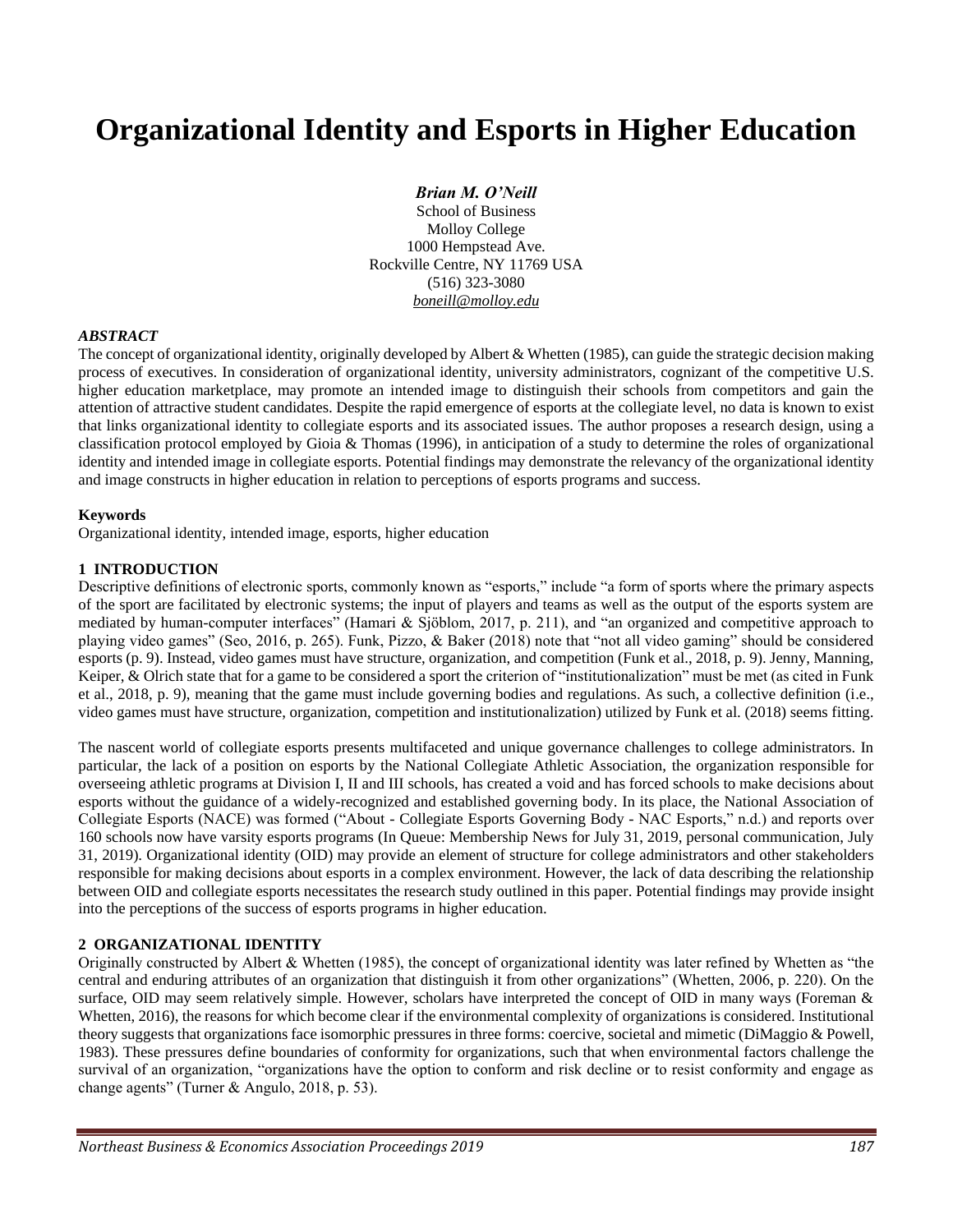Stensaker (2015) outlines how OID could be used to understand and explain significant activities in universities based on the characteristics of the change process (i.e., designed or organic) and key constituencies (i.e., internal and external). In regard to change, Stensaker states that OID "may function as a sort of filter" which stakeholders may use to process new information and determine its importance and relevancy (2015, p. 108). Moreover, given emergent issues and changing environments, the question of whether an organization's identity is enduring, or subject to change, is pertinent (Gioia & Thomas, 1996). Finally, Stensaker notes that the belief among organizational members that a university is indeed distinct is much more important than "whether claims of distinctive collective identities are actually 'true'" (2015, p. 111).

# **3 ESPORTS**

Esports consists of multiple genres of games, including multiplayer online battle arenas (MOBAs), first-person shooter, real-time strategy, collectible card games and sports games (Hamari & Sjöblom, 2017). Many games are team-based and consist of up to six players on two teams, which may compete remotely or in person. Unlike many other sports, however, the rules and regulations of the games are not determined by coalitions of team owners. Instead, video game publishers wield control in esports since they develop and determine the nuances of the games. Publishers have created leagues and tournaments to promote their game titles. In addition, leagues such as the High School Esports League, a national partner of NACE ("National Partners - Collegiate Esports Governing Body," n.d.) have been formed to coordinate competition ("High School Esports League Home," n.d.).

According to a Washington Post-University of Massachusetts Lowell poll of 522 Americans aged  $14 - 21$ , 59% of respondents said they played multiplayer videogames within the past twelve months (Ingraham, 2018). The popularity of esports among young Americans is similar to that of the National Football League (Ingraham, 2018) and tournament prizes have begun to reflect as much. Recently, Fortnite publisher Epic Games awarded \$3 million to a 16-year-old player who won its world cup tournament, an amount more than Tiger Woods won at the Masters Tournament or Novak Djokovic won at Wimbledon in 2019 (Pei, 2019).

## **4 CONSIDERATIONS FOR HIGHER EDUCATION**

The popularity of esports has drawn the attention of college administrators, as evidenced by the awarding of scholarships to esports players. In 2014, Robert Morris University–Illinois became the first university to offer scholarships to students for playing esports (Funk et al., 2018), offering awards up to 50% of tuition and 50% of room and board ("RMU becomes first university," 2014). In 2018, Harrisburg University of Science and Technology offered its 16 inaugural varsity esports team members full athletic scholarships along with housing stipends ("HU reveals Esports team name, roster | Harrisburg University," 2018). Approximately 200 colleges in the U.S. are now collectively providing about \$15 million in yearly tuition scholarships with an average scholarship amount of \$4,800 (Heilweil, 2019). The growth of the industry suggests universities not yet committed to esports may feel pressure to do so. However, there are multiple issues that administrators may wish to consider.

Pizzo, Jones, & Funk interviewed 16 athletic department and student affairs directors and identified five key areas of concern: (1) uncertainty among university stakeholders, (2) publisher control, (3) incongruence with traditional sport, (4) external regulatory concerns, and (5) gender equity (n.d., p. 17). Funk et al. (2018) examined the implications of esports for sport management and identified additional areas of concern for colleges, including the health impact related to player training, opportunities to diversify student-athlete populations, and "the effect on university academic missions" (p. 11). In addition, they note concerns about the gaming culture, citing Mulkerin's article about racism, sexism and homophobia in esports (Mulkerin, 2016), as well as cheating, match-fixing, doping and gambling (Funk et al., 2018).

As such, students' interest in esports may not be a strong enough force to compel university officials to support such a program. The input from multiple stakeholders, such as faculty, student affairs leaders and athletics officials may be necessary. To survive and flourish, an organization (functioning as a coalition) "must engage in complex transactions with the environments" (p. 275) on which it depends and may control (Selznick, 1996). An understanding of the central, enduring and distinctive OID attributes that answer the "Who are we as an organization?" question, and a recognition of the regulative, normative and cultural-cognitive pillars of institutional theory (Turner & Angulo, 2018, p. 55), likely provide higher education administrators with a framework for the high risk decision making process described by Turner & Angulo (2018). Dutton & Dukerich (1991) posit that organizational actions are tied to particular issues, which they define as "events, developments, and trends that an organization's members collectively recognize as having some consequence to the organization" (p. 518). At the same time, organizational identity limits the interpretations of issues and the actions an organization may take (Dutton & Dukerich, 1991).

Furthermore, an organization must also be cognizant of its intended image, that is, how organizational leaders wish external stakeholders to perceive the organization (Brown, Dacin, Pratt, & Whetten, 2006). The greater the difference between OID and image, the more likely external stakeholders will perceive the incongruity and reject the image (Stensaker, 2015). Based on their study of organizational identity and image in higher education, Gioia & Thomas (1996) suggest that an effective way to change OID is to focus on the desired future image, an influential tactic that may help members of an organization prepare for strategic change. Therefore, if a university wishes to change its organizational identity by implementing an esports program, it should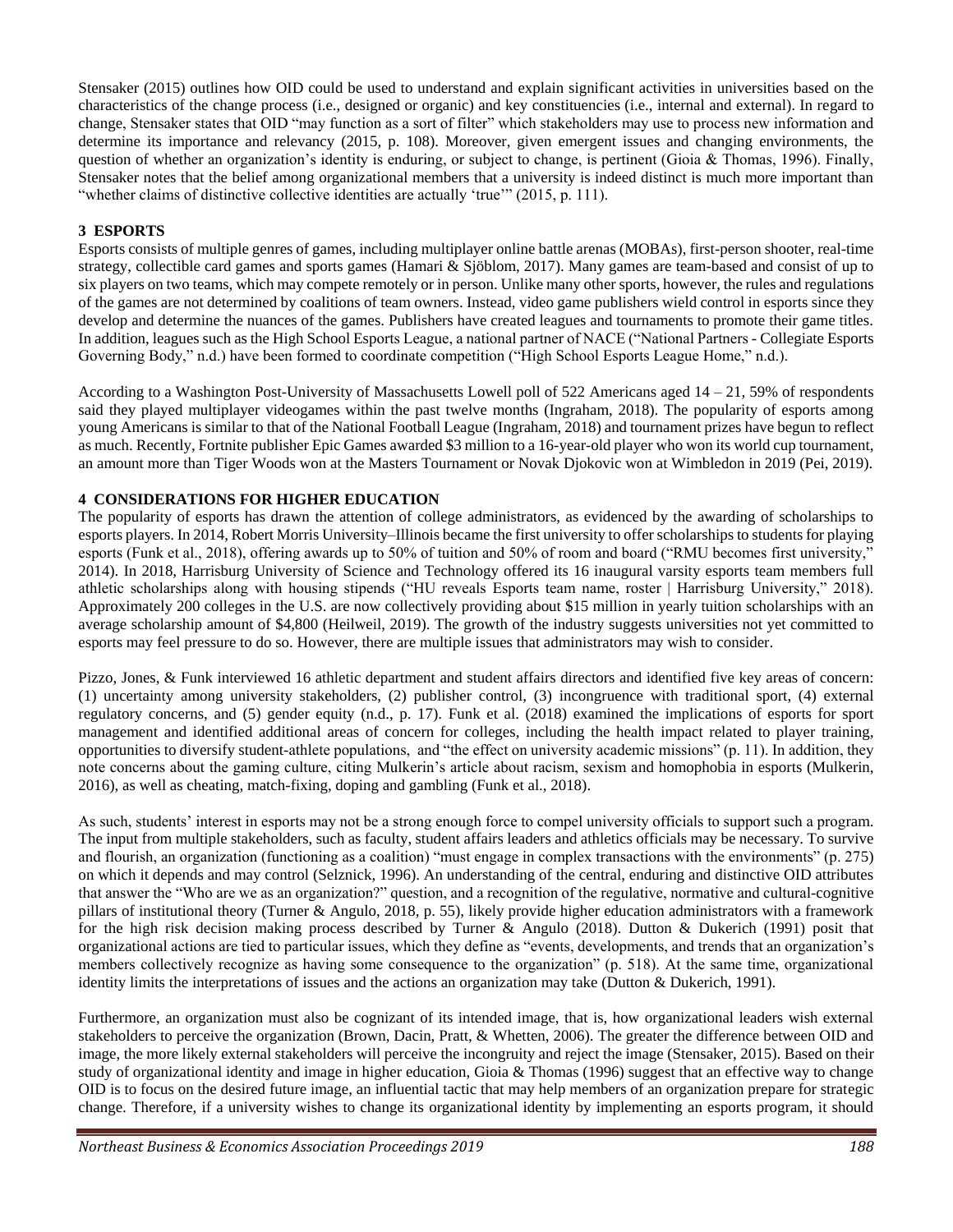explain why its desired future image contains an esports component. Alternatively, if an organization wishes to incorporate an esports program and at the same time maintain its identity, it must show stakeholders how esports aligns with its OID. The same reasoning may apply to "maintaining" an esports program. In any case, attributions of success of an esports program may depend on the perceptions of stakeholders.

### **5 RESEARCH DESIGN**

Gioia & Thomas (1996), in their study of strategic change in academia, classify schools by identity type. "Utilitarian" schools are defined as having members who "perceive the organization's character to be oriented mainly toward economic factors" and "normative" schools are defined as having members who "perceive the organization's character to be oriented mainly toward ideological and value-based concerns factors" (1996, p. 387). As such, attributions of success likely relate to dissimilar factors.

Proposition 1: Schools defined as more utilitarian will evaluate the success of their esports programs using different factors than schools defined as more normative.

The organizational identity of a college is likely related to the issues administrators care about most. Additionally, organizational identity claims are reflected in an organization's "unique pattern of binding commitments" (Whetten, 2006, p. 220). Commitments, in turn, should receive requisite support. Therefore, the lack of demonstrated commitment likely signifies that those issues are less important and thus should receive less support. In contrast, demonstrated commitment to an issue likely signifies its higher importance and justification of higher support, a key component necessary for success. Therefore, an organization whose actions and commitments reflect its organization identity are more likely to report success.

Proposition 2: Schools that report greater alignment of their esports programs with their organizational identity will report higher levels of esports program success than schools that report less alignment.

Research is necessary to advance these propositions. A survey is to be distributed to stakeholders at universities with esports programs based on data from NACE and other online sources. Information related to esports issues, identity, image and success will be collected. To minimize issues with validation, the questionnaire tested by Gioia & Thomas (1996, p. 401) to measure identity type, identity strength, present image, and future image (all measured on 7-point Likert scales) will be used.

#### **6 DISCUSSION**

Whetten (2006) argues that OID has little relevance in regard to routine decision making but that it "is indispensable for most fork-in-the-road choices, especially when a contemplated course of action might be considered out-of-character by a legitimating audience" (p. 226). Furthermore, internal constituencies are more likely to engage in discussions of OID when facing novel, controversial and consequential strategic choices (Whetten, 2006, p. 227). At many schools, decisions regarding esports likely fall into this category.

Every year, a new class of high school graduates enters the higher education marketplace with more exposure to esports than the last. Each university has a decision to make whether to incorporate esports into its student enrollment and retention strategies. Some stakeholders may argue support of video game competitions is an antithetical position in higher education; however, similar arguments were likely made about online education, international branch campuses (see Wilkins & Huisman, 2012) and the reduced reliance on the Scholastic Aptitude Test (SAT) in the college admissions process (Turner & Angulo, 2018). On the other hand, some may find students are interested in both esports and STEM programs while others, like The Ohio State University, may wish to develop courses related to the business of esports to meet student demand (Wootton-Greener, 2019).

A decision to support esports will likely add a new dimension to a school's organizational identity and, via an imaging viewpoint (Brown et al., 2006), signify to prospective students and peer schools a new identity claim. Given the growth of esports in academia, it remains to be seen how much longer such a claim will add a distinctive element to organizational identity.

#### **7 REFERENCES**

About - Collegiate Esports Governing Body - NAC Esports. (n.d.). Retrieved April 22, 2019, from NACE website: https://nacesports.org/about/

Albert, S. A., & Whetten, D. A. (1985). Organizational identity. In L. L. Cummings & B. M. Staw (Eds.), Research in Organizational Behavior (Vol. 7, pp. 263–295). Greenwich, CT: JAI.

Brown, T. J., Dacin, P. A., Pratt, M. G., & Whetten, D. A. (2006). Identity, Intended Image, Construed Image, and Reputation: An Interdisciplinary Framework and Suggested Terminology. Journal of the Academy of Marketing Science, 34(2), 99–106. https://doi.org/10.1177/0092070305284969